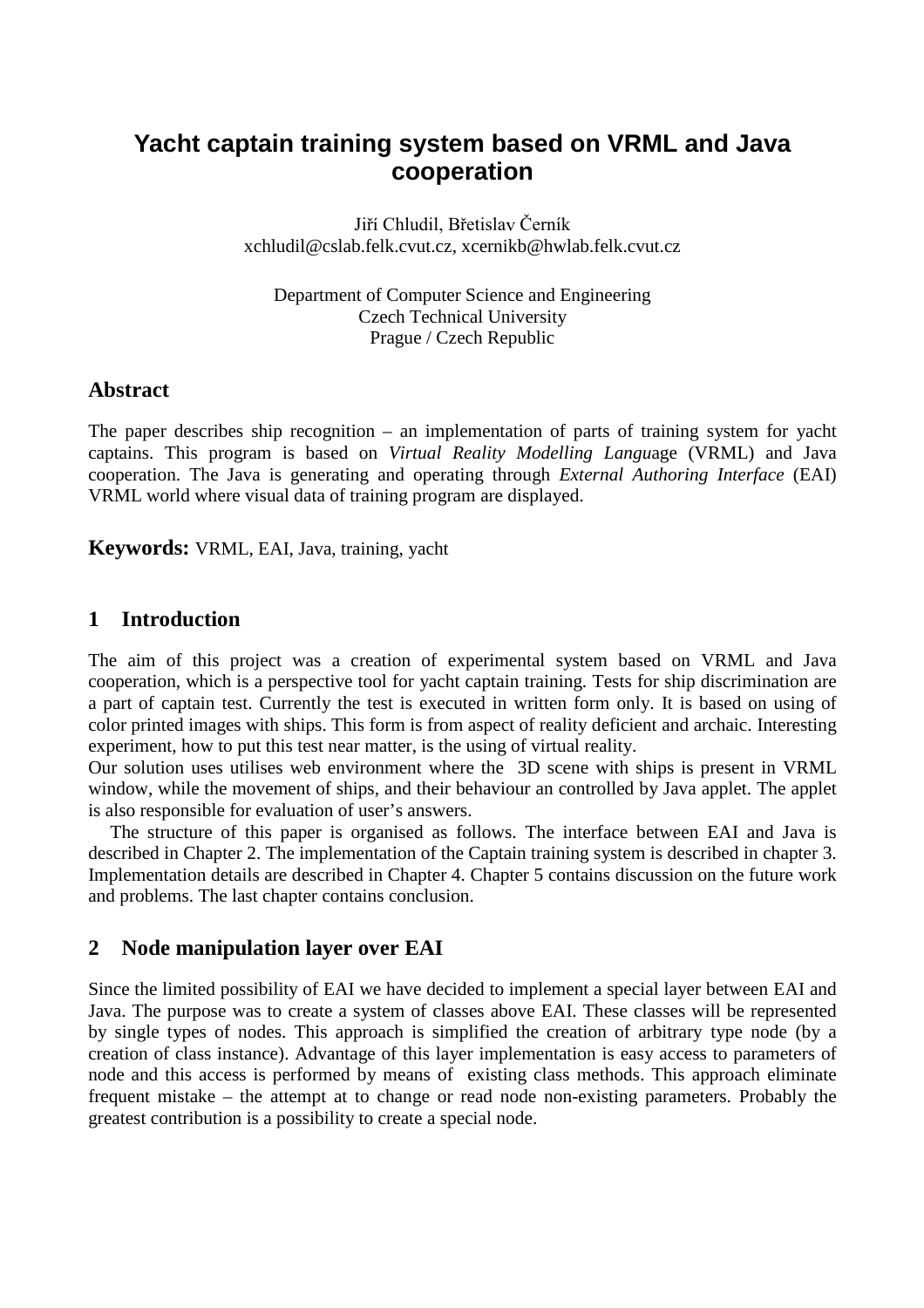

Figure 1: Implementation system block scheme.

# **2.1 External Authoring Interface for VRML**

EAI defines an interface between VRML world and external environment. This interface allows following functions:

- sending event into node of VRML (ExposedField and EventIn only),
- reading last script funds in parameter node (ExposedField and EventOut only),
- generation new node from string or from URL address,
- obtaining information about events generated from parameters (only EventOut),
- Searching named nodes (only existing in already opened VRML and tagged by statement DEF),

### **2.2 Create node**

One instance of class represents one particular node in VRML. The constructor contains all necessary code for communication with VRML scene via EAI. For example the creation of *PointLight* node with default parameter can be done via the following code:

*Sun = new VrmlPointLight(fvrmlBrowser* );

where *fvrmlBrowser* refers to a browser class.

### **2.3 Setting and reading parameters of node**

Access to parameter of existing node is handling by class methods that are represented by this node. Methods are tagged by names of parameters according to VRML specification. Methods for reading and changing parameters have identical names. A method for parameter changing has structure:

*void classinstance.parametername(value)*

and for parameter reading:

*value classinstance.parametername(void).*

The following piece of code shows how to get a radius from *PointLight* and to increment it by 10.

| float $param = Sun, radius($ ; | $\sqrt{2}$ //reading parameter |
|--------------------------------|--------------------------------|
| $Sun. radius(param+10);$       | //changing parameter           |

### **2.4 Special nodes**

The layer above EAI make possible a creation of a special construction (for example node + JavaScript). The approach to these constructions is the same like to normal node (for user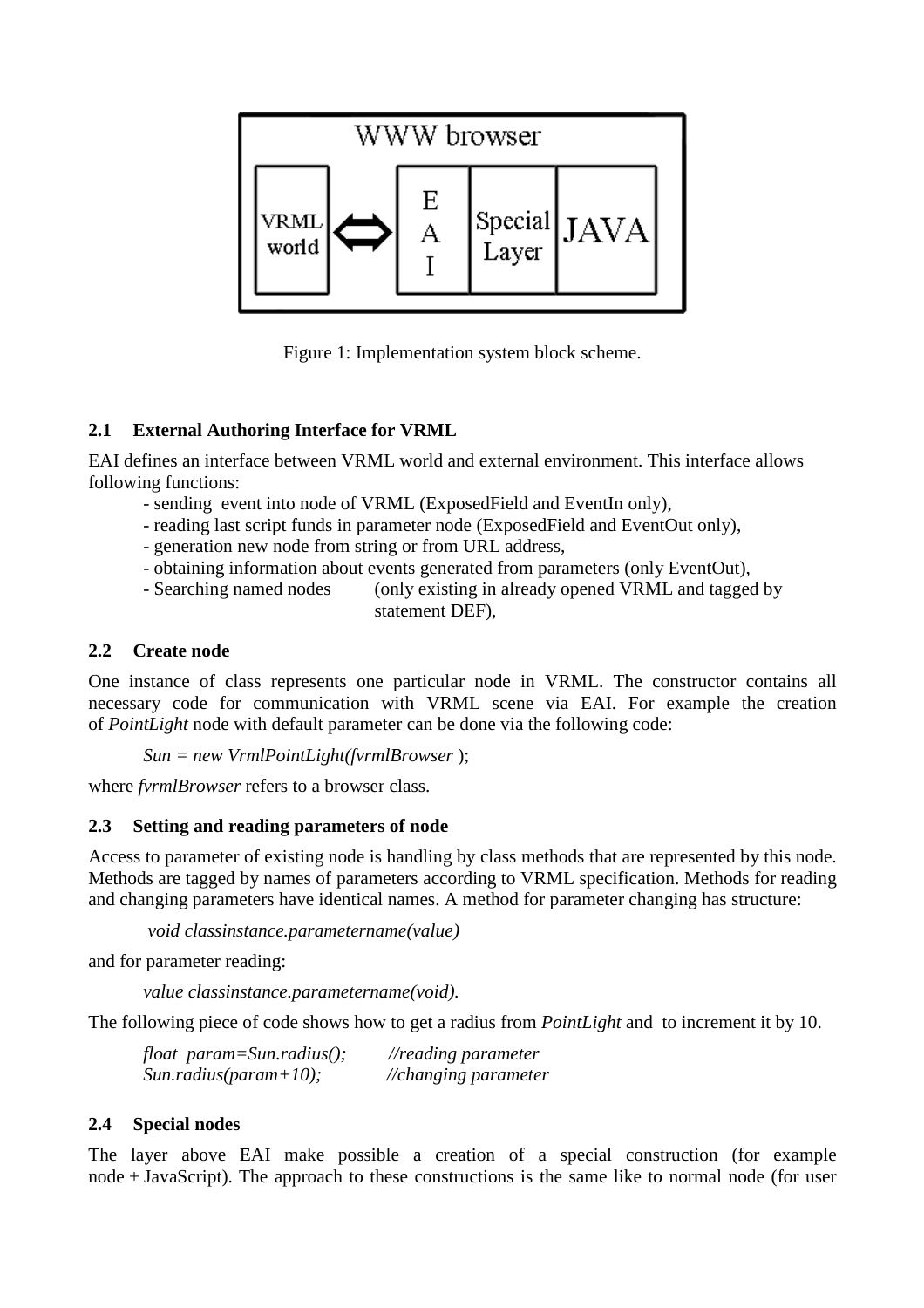this construction will be new node type). For example a node *Shipview* is a special node calculating from two input position parameters a turn angle of a second position observed from first position.

# **3 Captain training system implementation**

Suitable tools for 'Captain training system' presentation is VRML. This language is very restricted from point of view of 'intelligence' but on the other hand it makes possible to modify VRML world using external programme via EAI. Suitable language for this external programme is Java. Probably the greatest advantage of the simultaneously using VRML and Java is the possibility to display VRML browser and Java applet on some HTML pages.

The Java part is implemented as a applet. The applet has to be placed into the same HTML page where is the VRML browser window, it is the only way to external program can communicate with an embedded VRML world. The applet provides interaction with user and communication with VRML scene.

#### **3.1 Captain training system modes**

This application is based on classical learning process: education & test. The first mode is education. In this mode a user can set-up various mutual position of ships. A user knowledge of ship recognition can be verified by responses to test questions.

The second mode is testing. In this mode the scene is generated automatically. A user can only respond to questions appeared after the simulation had started.

#### **3.2 Scene structure**

VRML browser provides the entire ship animation. On start the Java applet provides just scene creation for VRML browser, it is to create a node hierarchic structure for simulation of ship and its movement and set up selected node parameters into this hierarchic structure in dependence on user scene setting. The brief description of hierarchy follows.

The position interpolators **PositionInterpolator** (class *VrmlPositionInterpolator*) control the ship movement. Each ship has own interpolator. The timing data from **timer** (class *VrmlTimeSenzor*) was routed into the interpolator by **routs** (class *VrmlRoute*) and the ship positions in range from starting to ending are interpolated. by these timing data in range from 0 to 1. These positions are routed to **ships** as their new positions (*class Yacht*). These positions are simultaneously routed into a **special node** which is intended for user position and orientation calculating (*class VrmlTransform*). It is calculate user position and orientation to see second ship from actual positions of both ships. The result values are forwarded by routs to **Viewpoint** (*class Viewpoint*). The **Viewpoint** is a node represent scene point of view. Finally, **Viewpoint** and **Timer** are connected. The reason of this connection is a fact, that a simulation is started by **Viewpoint** selection. When **Viewpoint** is selected send actual time to **Timer** and it starts to generate a number from 0 to 1 over given time. All above mentioned parts are nodes in VRML scene and their detail scheme is on **Figure 2**.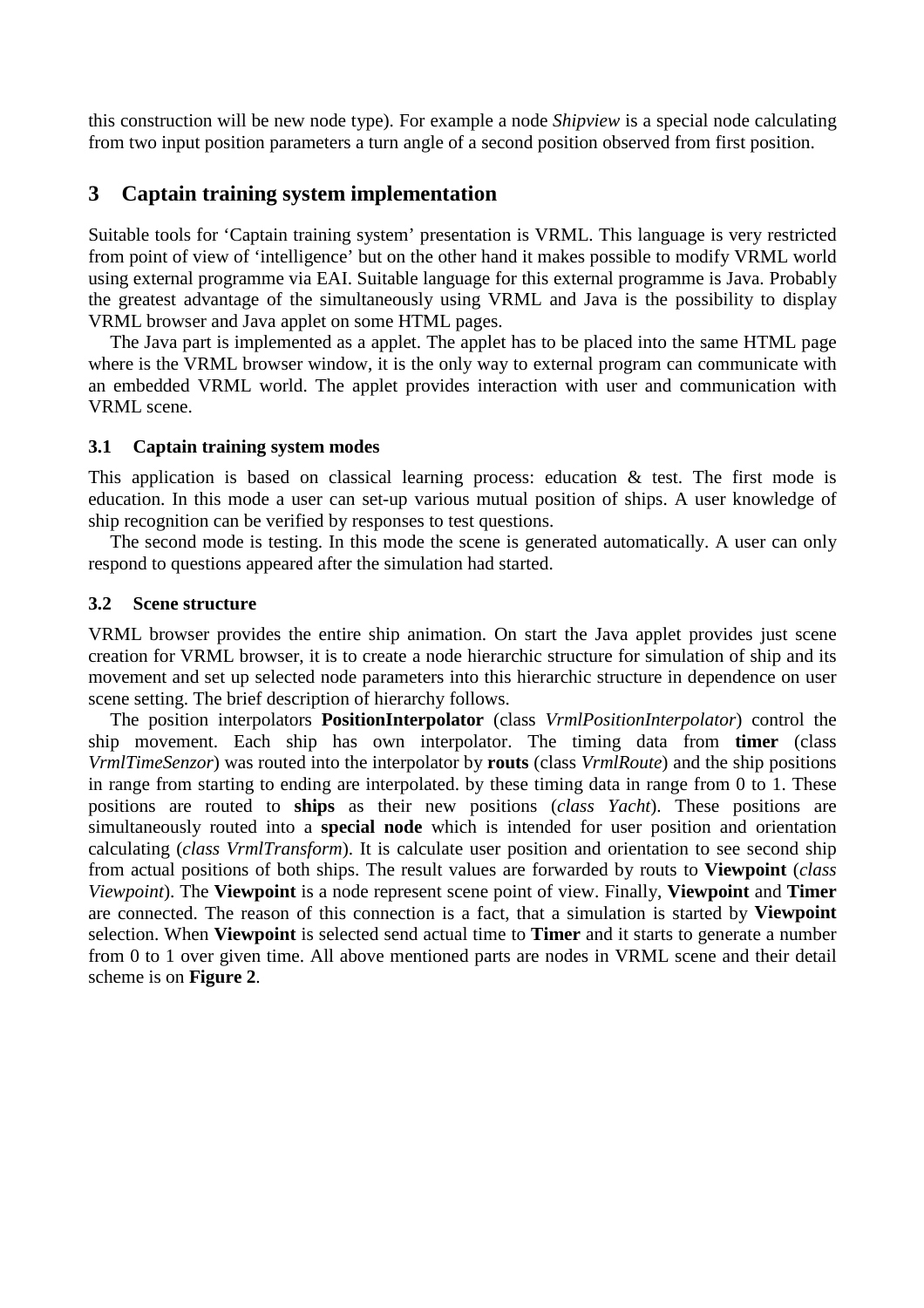

Figure 2: Animation scheme for synchronised movement of two ships and corresponding viewpoints

### **3.3 Captain training system GUI and control**

Applet GUI consist of three menu:

- 1) Mode selection menu
- 2) Simulation control menu
- 3) Boat in scene control movement and setting environment menu

#### 3.3.1 Mode selection and Simulation control

The mode change can be realised through selection in introductory menu by buttons Teaching or Testing.

After selection a panel allowing to start scene that is corresponding with question is displayed(Figure 3). Button Start initialises scene. Immediately after start a scene-related question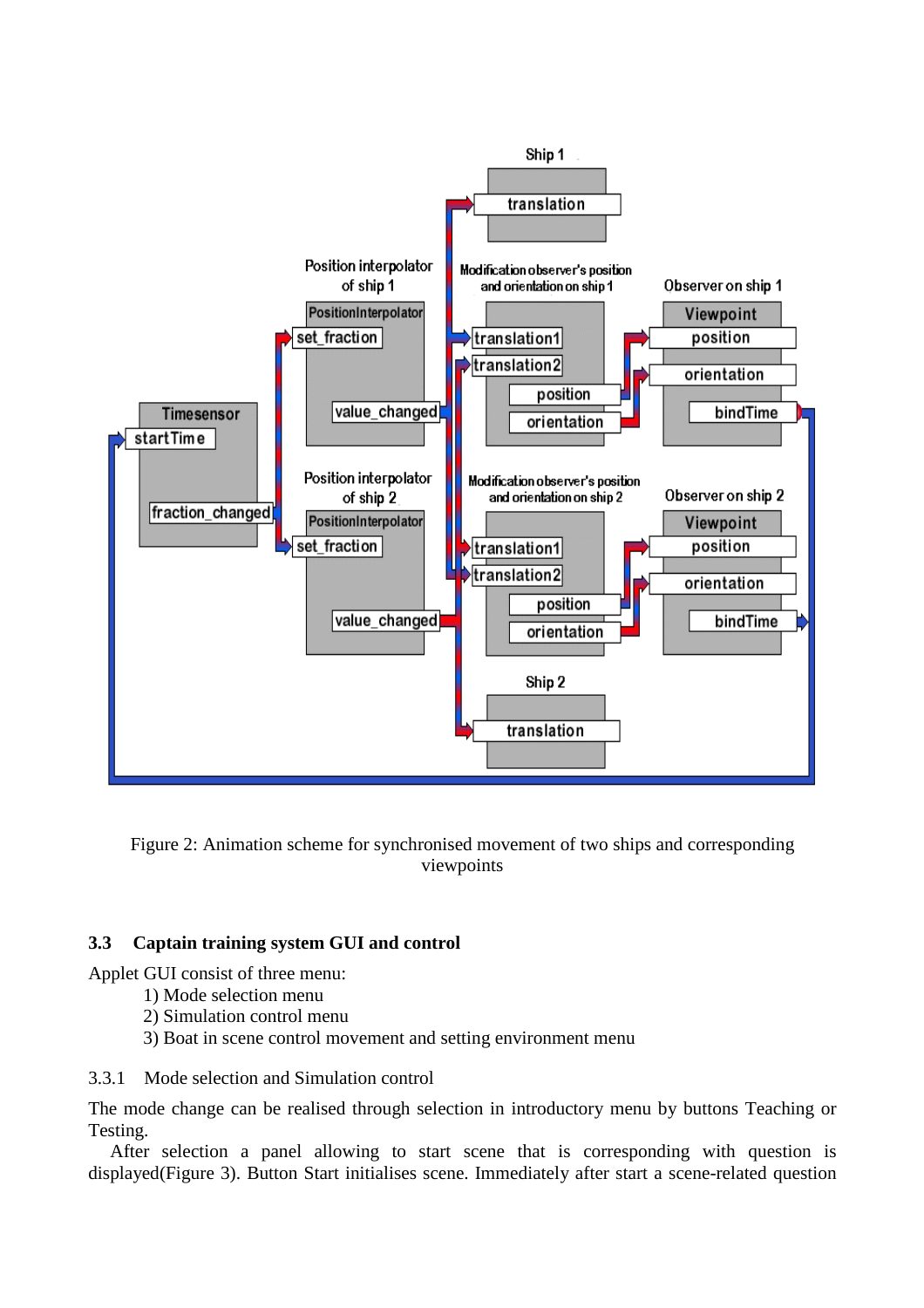appears (typically to recognise a approaching ship by positional lights or sound) Button Stop finishes the scene. Button Setup (active in teaching mode only) serves setting movement of boat and environment. The last button Menu allows user to return into previous menu Change mode.

| Simulation control                                                                                                                                                                                                                                                | Identify ship                                                                                                                                                |
|-------------------------------------------------------------------------------------------------------------------------------------------------------------------------------------------------------------------------------------------------------------------|--------------------------------------------------------------------------------------------------------------------------------------------------------------|
| Start,                                                                                                                                                                                                                                                            | CA Atomic submarine Atomic Atomic Atomic<br>and a series and a series of the series of the series of the series of the series of the series of the series of |
| Stop<br>the control of the control of the control of the<br><b>Contract Contract</b><br>$-1 - 1 - 1$                                                                                                                                                              | $\overline{C}$ B $\cdots$ Yacht in movement                                                                                                                  |
| Setup                                                                                                                                                                                                                                                             | Icebreaker "Krasin"<br>$C$ c                                                                                                                                 |
| Menu                                                                                                                                                                                                                                                              | $CD$ Titanic<br>the company of<br>Service Control                                                                                                            |
| and the first state and<br>and the state of the state                                                                                                                                                                                                             | the committee of the<br>Wrong answer - B is right<br>The Contractor<br><b>COLLECTION</b><br><b>Contract Contract</b>                                         |
| 计相对程序 化非共振性 经总额利润 经销售价格 化热电阻<br>the first control of the top of<br>the contract of the con-<br>The Contract<br><b>Contract Contract</b><br>and the control<br>and the control<br>The property of<br>the company of the company<br>the contract of the contract of |                                                                                                                                                              |

Figure 3: Simulation control layout

#### 3.3.2 Boat in scene movement control and environment setting

In part **Setup of scene** user can set movement trajectory of both boats. The trajectory is defined by values justified by sliders: **Ship1 speed** (*in navy miles per hour*), **Ship2** *speed (in navy miles per hour*), **Bilateral angle** (between both sail), **Distance of ship** (*in meters***), Time of scene** (*in second*) and **Time** (actual position of boats represented in percentage 0 - initial position and 100 - final position). The trajectory setting is displayed in preview. Blue and red lines determine ship's 1 and ship's 2 trajectories. The trajectory length is computed as a product of speed of given ships and total time of scene. Green circle represents distance of ship. Black full circle represents actual position of ship (it is depend on parameter **Time**). Finally user can select on which boat be found yourself. For it serves switch **Observer is on**.

In part **Weather** can user set the Sun intensity by slider **Light** and the fog intensity (0 environment without fog) by slider **Fog**. These parameters are displayed in preview too. Box on left-up represents sky color from blue to black (in dependency on parameter light) and white wheel represent fog intensity – increasing represent better visibility.

The buttons **Cancel**, **Ok** and **Use** has the same function as Windows standard.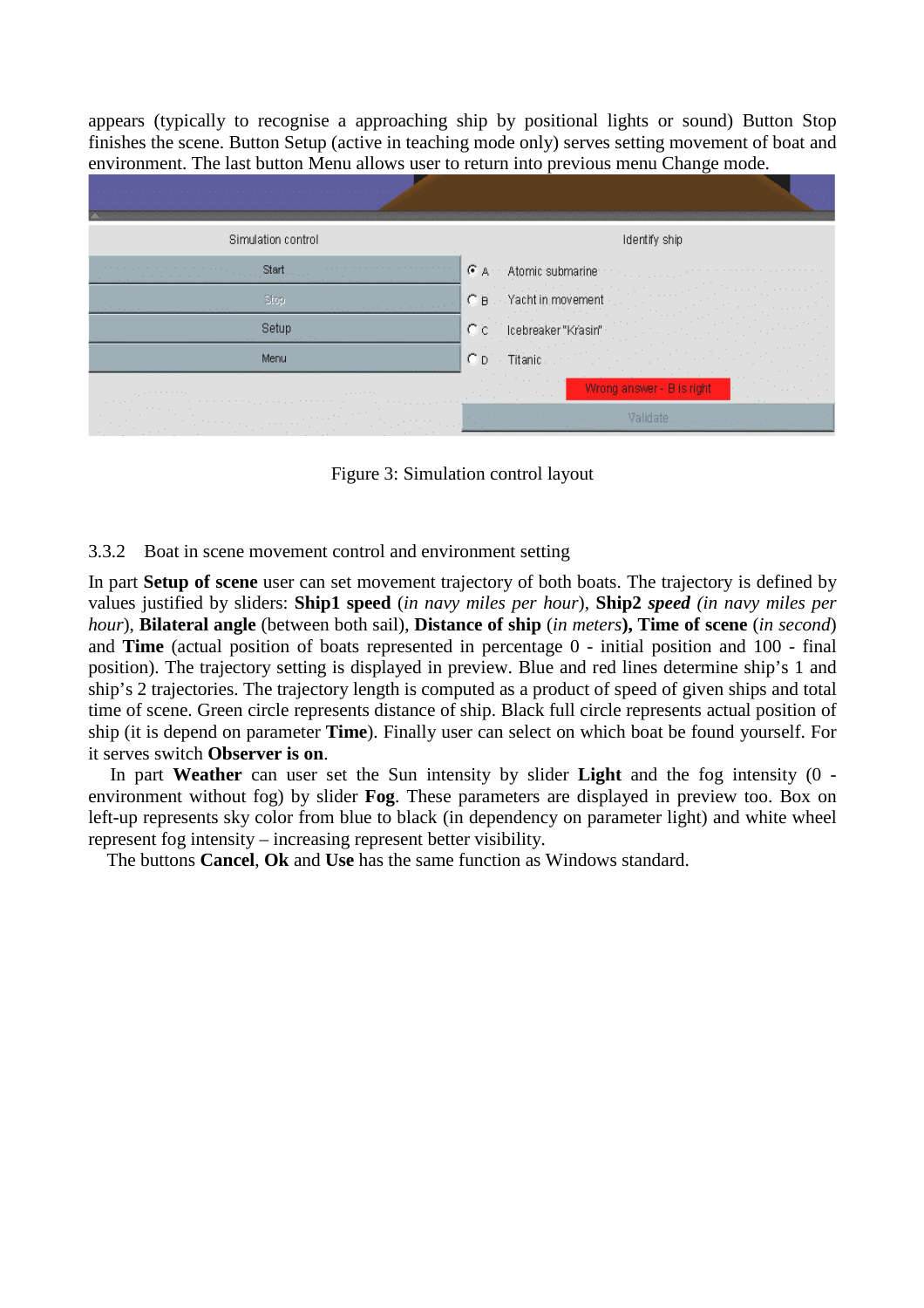

Figure 4: Boat in scene movement control and environment setting layout

# **3.4 Question and answer system**

Questions and answer texts are stored in the external file. One question and four answers (one is right.) are randomly chosen after loading whole file. A part of every question is also name of VRML file with model of relevant ship. The ship determinate by question is displayed. Question and answers are displayed after simulation start in random sequence. The answer is validated as right or wrong until simulation closure only. After the closure answer is always validated as wrong due to timeout.

# **3.5 Applet of Captain training system in HTML page**

The HTML file containing embedded wrl and class files has one required syntax. Field MAYSCRIPT means that the applet can get the VRML plugin browser object instance from the browser.

```
<embed src = "root.wrl" border=0 height="300" width="800">
</td><applet
       code =" Ship.class" name = Ship
       width = 800 height = 200
mayscript>
</applet>
```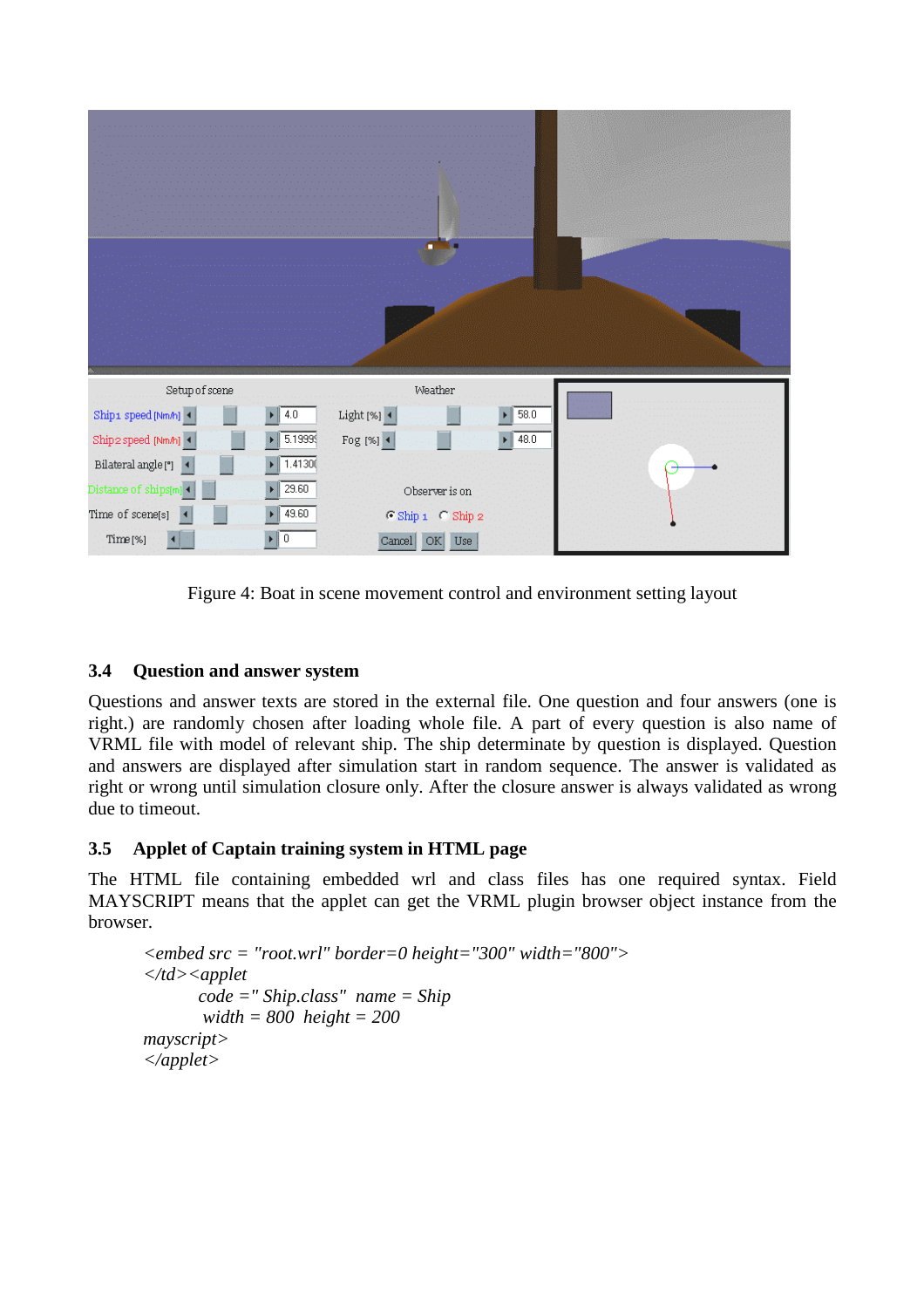# **4 Details**

### **4.1 Class hierarchy**

The layer above EAI used in this project is specially modified for us project demands. The layer is realised as layer and its Class can be divided into several groups:

- **VrmlTerm** defines all constants, as are types of node, names of property, initial values etc. It doesn't contain any method to implement. All necessary constants are providing for class by Implementation.
- **VrmlNode** defines methods collective for all nodes.
- **VrmlRoot** is a child of *VrmlNode*. In addition it defines method collective for all nodes with children. It is for addition and removing children and define property and event.
- **VrmlBrowser** is a child of *VrmlRoot*. In addition it defines method for communicate with scene, for node creation, for node into/from scene addition/remove, for node creation from string and from URL address. They are used as initial parameter at generation of all nodes from string or URL address. This class creates own node.
- **Vrml…** is a child of *VrmlNode*, *VrmlRoot*, and their children. It defines method for given type node from VRML. Class Methods are analogical as properties of nodes from VRML. It contains following classes and interfaces:

*VrmlRoot(VrmlGroup, VrmlTransform), VrmlSound, VrmlMedia( VrmlAudioClip, VrmlMovieTexture), VrmlViewpoint, VrmlBackground. VrmlFog, VrmlLight( VrmlPointLight ), VrmlInterpolator( VrmlColorInterpolator, VrmlCoordinateInterpolator, VrmlNormalInterpolator, VrmlOrientationInterpolator,*

*VrmlPositionInterpolator ),*

*VrmlSensor( VrmlTimeSensor* )

The other classes of models node aren' t meanwhile implemented because weren't required for this project.

- **VrmlEventIn** defines class, which setup required node property. Usually it is generated by node during a connection using *(\_)VrmlRoute*.
- **VrmlEventOut** defines class, which respond for node event. . Usually it is generated by node during a connection using *(\_)VrmlRoute*.
- **VrmlRoute** defines class, which connect *(\_)VrmlEventOut* with *(\_)VrmlEventIn* analogical as it is in VRML. It contains values of all events type. In addition it make possible to add *VrmlEventIn* created before and after current \_*VrmlEventIn.* It makes possible change value or ignore event. For example it make possible to connect output event scalar type with input event colour type. The additional value change is possible before proper value substitution.
- **VrmlEnviroment** defines class, which describe environment of scene. It make possible set up lighting, fog, background, relief and Viewpoint's event, which value will be change.
- **VrmlShip** defines class, witch describe and control ship. Set up ship model , lights on ship board and boat sound.
- **ShipView** propagates class *\_VrmlViewpoint* and implement \_*VrmlEventIn*. It adjust position and direction of observer along new ships position. In contrast to common event it responses to two different sources of position events. After revenue any changes it computes new angle for observer direction and set up it together with his position. Class is unchanging node Viewpoint parameter directly but per superior node Transform. At direct editing of node Viewpoint properties there are occur a time delay of rotation and observer into up short time are looking completely elsewhere.